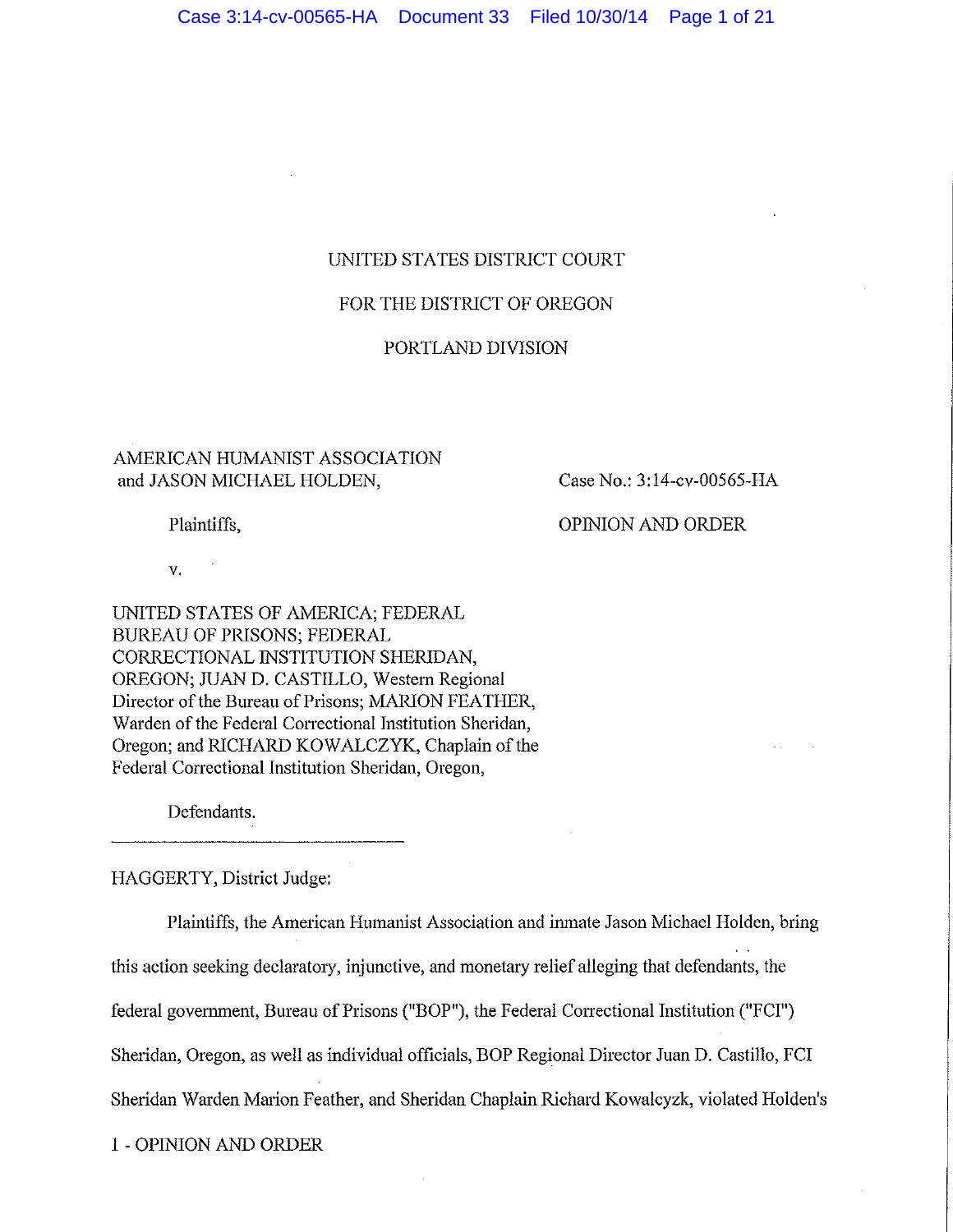### Case 3:14-cv-00565-HA Document 33 Filed 10/30/14 Page 2 of 21

constitutional rights under the First and Fifth Amendments. Defendants have filed a Motion to Dismiss [25] pursuant to Federal Rules of Civil Procedure 12(b)(I) and 12(b)(6). Defendants argue that plaintiffs' claims are moot; that they failed to state either an Establishment Clause or Equal Protection claim; that their *Bivens* claim is improper; that the individual defendants are entitled to qualified immunity; that the court does not have personal jurisdiction over defendant Castillo; and that the plaintiffs failed to allege Castillo's personal involvement. For the following reasons, defendants' Motion to Dismiss [25] is denied.

#### **FACTUAL BACKGROUND**

Plaintiff Jason Holden has been in the custody of FCI Sheridan since April 21, 2010. A professed Humanist, Holden alleges that defendants violated his First Amendment and Fifth Amendment rights by their refusal to authorize either a Humanist study group or an Atheist study group, or to recognize Humanism as a religious assignment.

When an inmate is admitted to FCI Sheridan, he may designate a religious preference assignment, which the institution staff will then enter into the SENTRY system, a real time information system for processing sensitive but unclassified inmate information necessary for running the institution. At the time that plaintiffs filed suit, FCI Sheridan recognized the following religious assignments: Atheist, Adventist, American Indian, Buddhist, Catholic, Church of Christ, Hindu, Jehovah's Witness, Jewish, Messianic, Moorish Science Temple, Mormon, Muslim, Nation of Islam, No Preference, Non-Trinitarian, Orthodox, Other, Pagan, Protestant, Rastafarian, Santeria, Sikh, and Unknown. The FCI Sheridan also permitted the following sub-groups to meet in study groups: Spanish Protestant, Native American Church, Native American (Hawaiian), Druid, and Odinist/Asatru. Inmates of FCI-recognized religious assignments are entitled to the following benefits: (1) "proscription days" for religious holidays;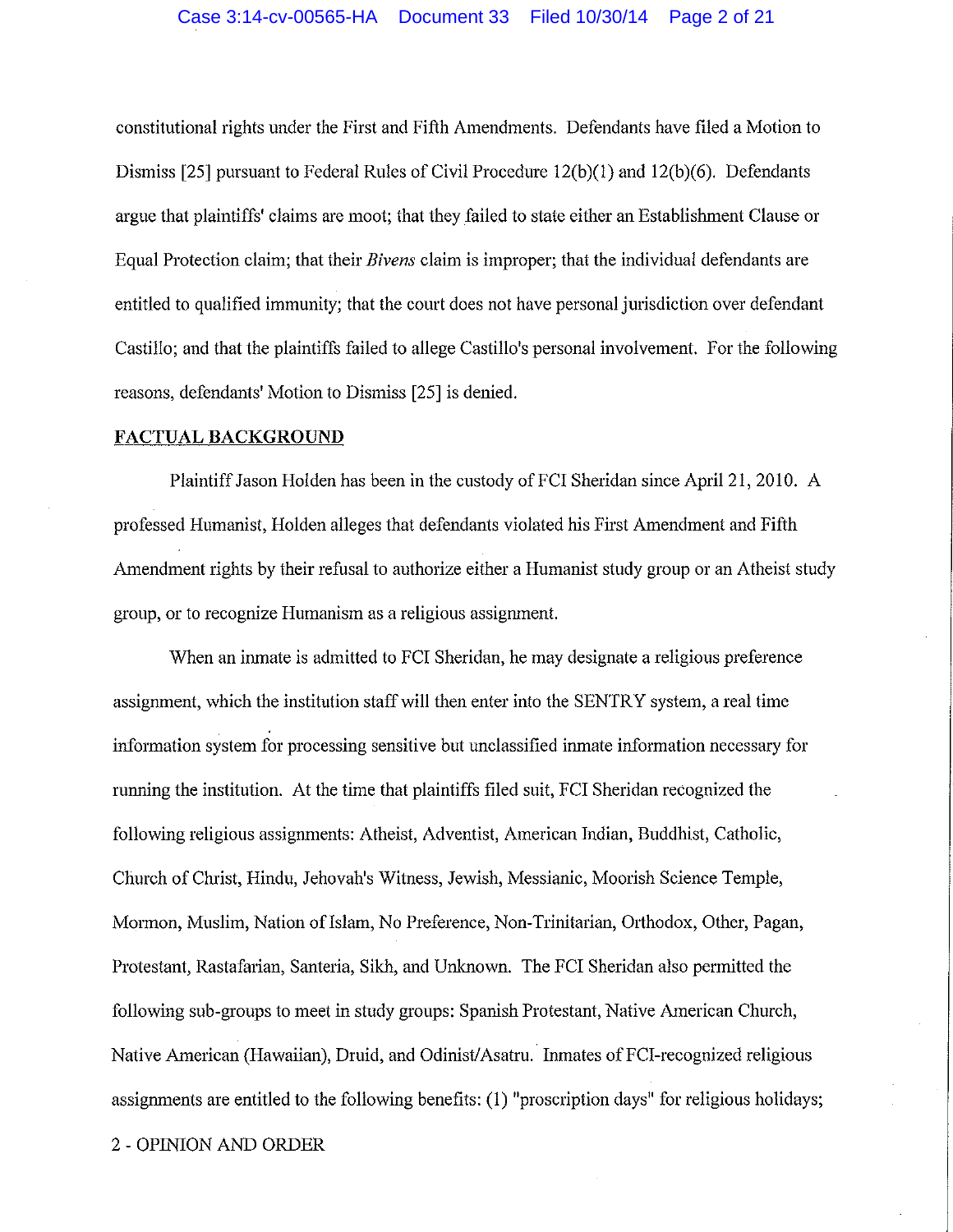(2) at least one hour per week of group study time; and (3) at least one hour per week of group worship time.

On April 15, 2012, Holden sought permission to make Humanism his religious assignment but was told by then Assistant Chaplain Jason Henderson that Humanism was not an option. Holden selected Atheist as his religious assignment instead despite the fact that Atheism does not adequately capture his system of beliefs. At that time, neither Humanists nor Atheists, despite the fact that the latter was listed on SENTRY, had a venue for group meetings. Holden asserts that at least ten additional inmates incarcerated at FCI Sheridan identify as Humanists and are interested in joining a Humanist study group. That same day, Holden asked Assistant Chaplain Henderson if he could fonn a Humanist study group. Henderson provided Holden with form BP-822, which an inmate must fill out to have a new or unfamiliar religion officially recognized with the FCI. Henderson warned Holden that the BOP views Humanism as a philosophy rather than a religion and recommended that instead he should informally request "cop out" time for Atheists. A cop out is a BP S148.055 "Inmate Request to Staff" form, which is used for inmate grievances and requests.

Heeding Henderson's advice, on April 29, 2012, Holden submitted the cop out form to the Chaplain's office requesting time for Atheists to meet. On June 11, 2012, then Head Chaplain Ronald Richter informed Holden and another Humanist inmate that his request was denied. Richter informed them that chapel programming was limited to religious programs and that programs that are moralistic or philosophical in nature may be conducted in the education department.

On July 13, 2012, Holden· submitted a cop out form to Supervisor of Education Sue Cain requesting a venue for Humanists to meet in the Education Department. Additionally on July 18,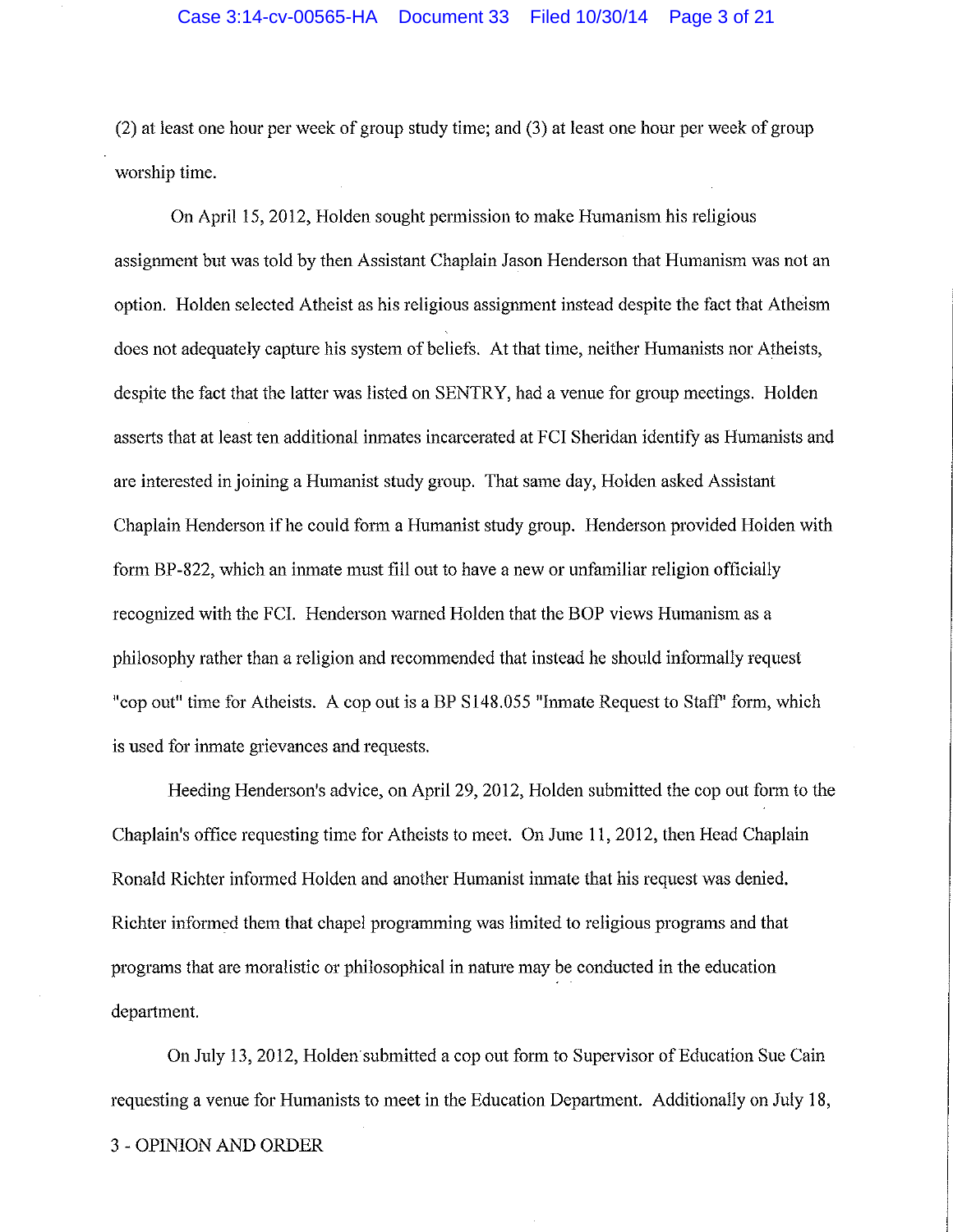2012, Holden submitted a request to Warden Marion Feather to establish "Humanists of Sheridan" as an inmate organization. On August 1, 2012, Feather denied Holden's request. On August 6, 2012, Holden sent a second request to Feather seeking to establish a Humanist group; along with the request, Holden sent additional background information in support of his request. Holden's second request was also denied. On September 4, 2012, Holden received a response from Cain also denying his request. Cain told Holden that the Education Department cannot support groups that are "either for or against theism."

On September 15, 2012, Holden spoke with new Head Chaplain Myers about the BP-822 form. Myers advised Holden that Humanism is not a religion and that his application to recognize Humanism would not be successful. On October 5, 2012, Holden submitted the BP-822 form requesting that Humanism be his religious assignment in SENTRY. Holden provided materials detailing the history of Humanism as a religion along with the form. Myers informed Holden that he was not interested in reading Holden's BP-822 form and that he would forward his request to the Warden.

On December 7, 2012, Holden spoke with Warden Feather about his application and she suggested that he speak with the Chaplain. On February 28, 2013, Holden spoke with Chaplain Richard Kowalczyk, who was Supervisor of Religious Services at that time. Kowalczyk told Holden that his BP-822 form was denied. Kowalczyk explained to Holden that Humanism is an "individualized religion" and that it would be a contradiction to accommodate "a congregation of individuals."

On March 4, 2013, Holden submitted a Informal Resolution form (BP-8) which is required prior to filing a Request for Administrative Remedy form (BP-9). On or about March 11, 2013, Holden submitted the BP-9 form to the Warden along with supporting documentation. 4 - OPINION AND ORDER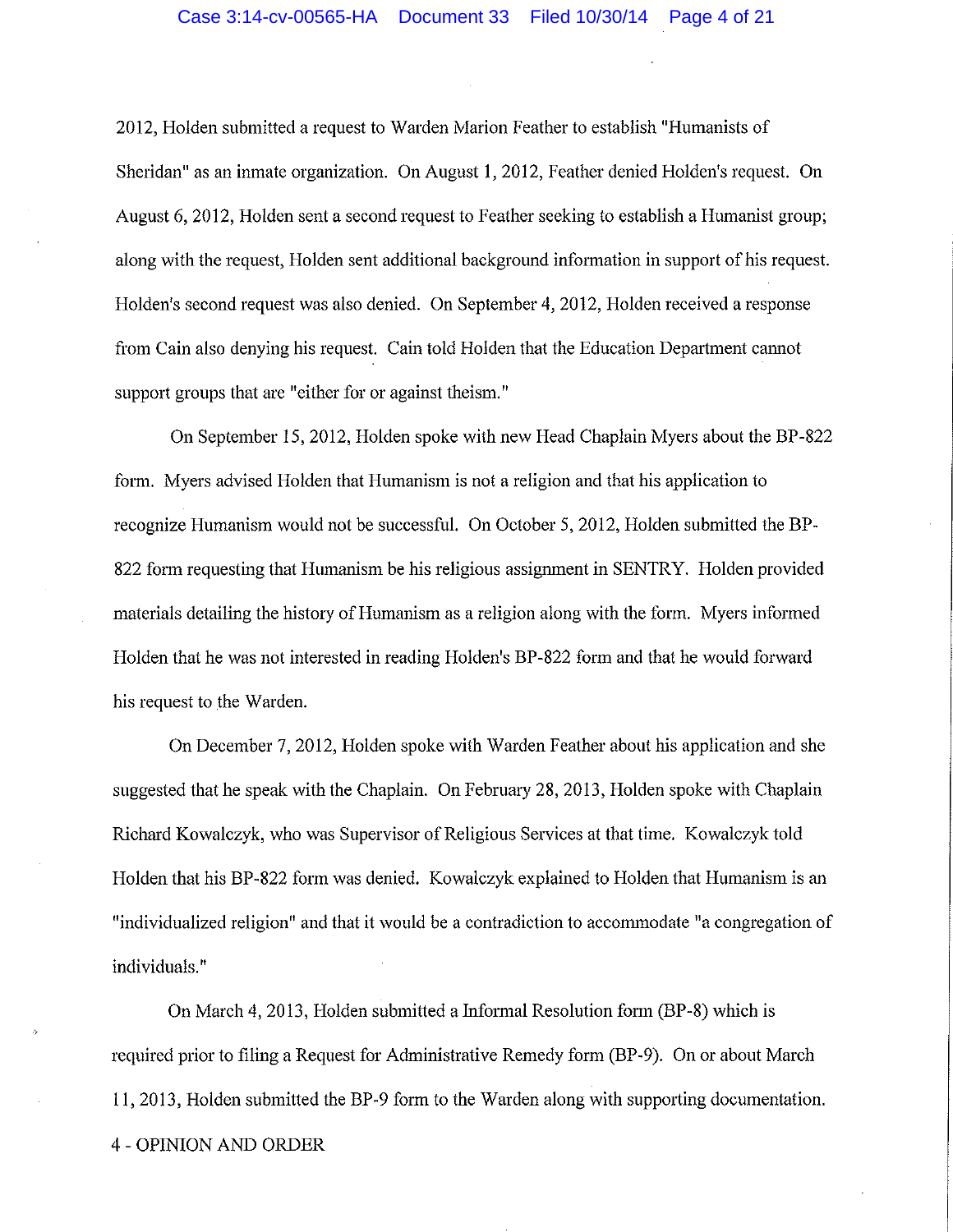On March 14, 2013, Warden Feather affirmed the denial of the request. Warden Feather said that the "designation of'Atheist' already exists to encompass the Humanist point of view." Notwithstanding that fact, FCI Sheridan officials had denied Holden's request to form an Atheist study group despite the fact that Atheism is considered a religion at the FCI Sheridan.

On March 18, 2013, Holden mailed the Administrative Remedy Form (BP-10) to the BOP Western Regional Office along with his BP-9 form and supporting exhibits. On April 24, 2013, Holden received a response to his BP-10 form from BOP Western Regional Director Juan D. Castillo. Signed April 3, 2013, Castillo affirmed the denial of Holden's request to allow Humanist inmates to meet as a group in Religious Services as well as the creation of a Humanist religious assignment.

On April 28, 2013, Holden mailed the Administrative Remedy Form (BP-11) to the BOP Office of the General Counsel, attaching supporting exhibits along with the copies of previous administrative remedy forms and their responses. On May 26, 2013, Holden received a Notice of Rejection of his BP-11 Form because it lacked the required copies. The notice had been mailed on May 9, 2013, and its resubmission deadline was May 24, 2013. On May 29, 2013, Unit Manager S. Price sent a letter to the Department of Justice on Holden's behalf explaining that he was unable to timely resubmit his form because he did not receive the notice until after the resubmission deadline had passed. On May 30, 2009, Holden resubmitted his BP-11 form. Nonetheless, on July 2, 2013, Holden's BP-11 form was rejected as untimely.

On July 5, 2013, Holden was instructed to send a cop out form to Administrative Coordinator Thompson for instructions on how to proceed in order to exhaust his administrative remedies. On July 8, 2013, Holden sent a cop out form to Thompson. On July 16, 2013, Warden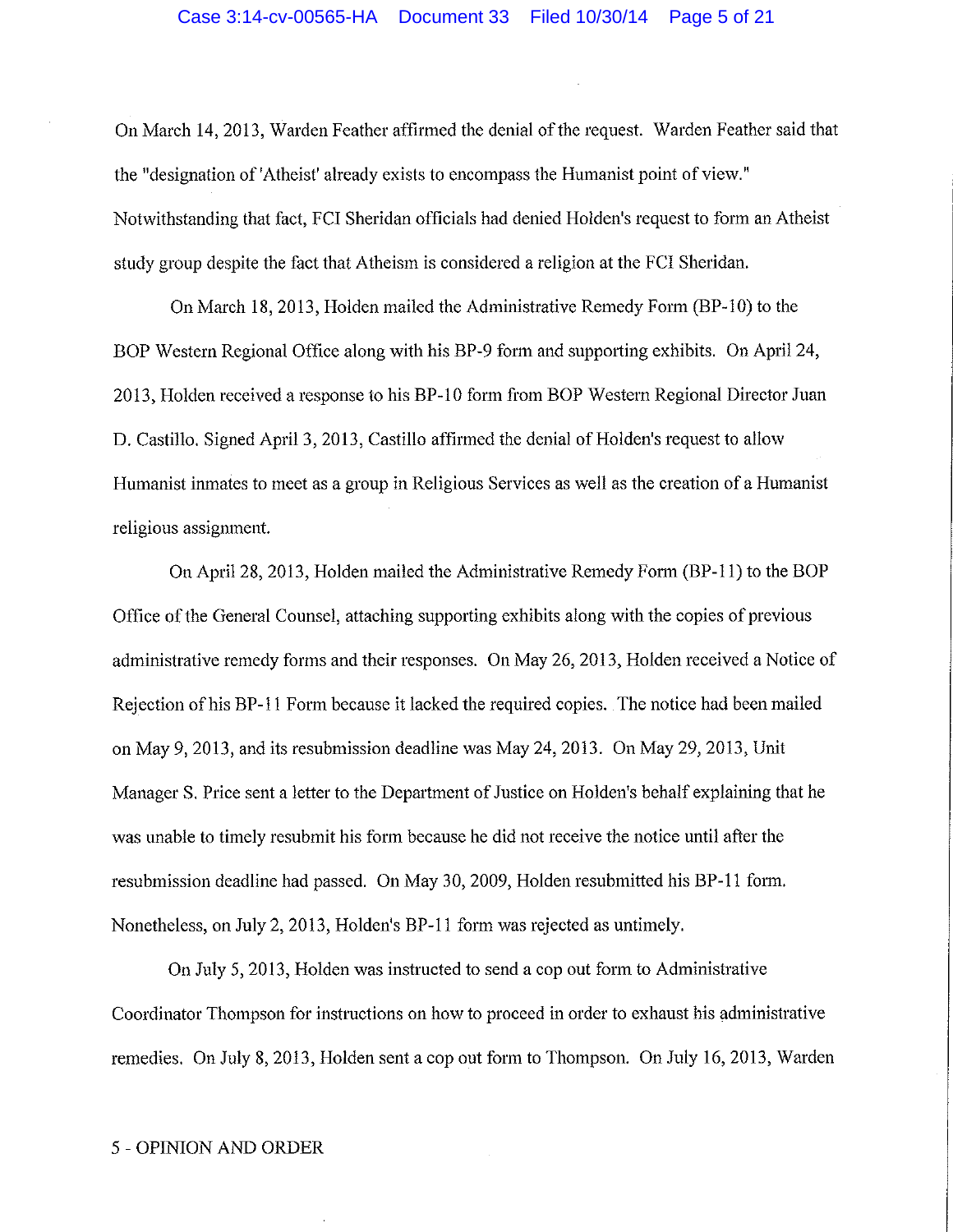Feather responded to the cop out, directing Holden to discuss his inability to file his remedy with Unit Manager Price, which Holden had done previously.

On April 8, 2014, plaintiffs filed suit against defendants. On or about May 20, 2014, Chaplain Kowalczyk notified Holden that his BP-822 request for a Humanist group was being revisited. On or about June 24, 2014, Chaplain Kowalczyk, informed Holden that Holden could form a Unitarian Universalist study group. Holden said that this was unacceptable since he does not consider himself a Universalist Unitarian. When Holden asked to have the group called Humanist, Kowalcyzk responded that the label might exclude others.

Sometime in early July 2014, the FCI Sheridan Religious Services Department added a Humanist Study Group to the program schedule. Holden claims he was not informed of this change but began attending meetings on July 7, 2014. Despite these accommodations, plaintiffs allege that defendants are still singling out Humanists for unequal treatment. Study groups are permitted to have outside volunteers attend and lead meetings. But after Holden requested a volunteer to meet with the Humanist study group and suggested that officials contact the Humanists of Greater Portland, he was told that he could not have a volunteer from that organization because he had mentioned the organization. Defendants allege that they denied Holden's request to contact Humanist minister Bernie Dehler, who is affiliated with the Humanists of Greater Portland, because he had been in contact with Holden previously and so FCI Sheridan had sent a follow up request to Humanists of Greater Portland seeking a different volunteer and is still awaiting a response. In addition, Holden had made several requests in July to obtain Humanist books and DVDs on the same tenns that other groups received similar materials. On September 11, 2014, Religious Services responded, stating that the materials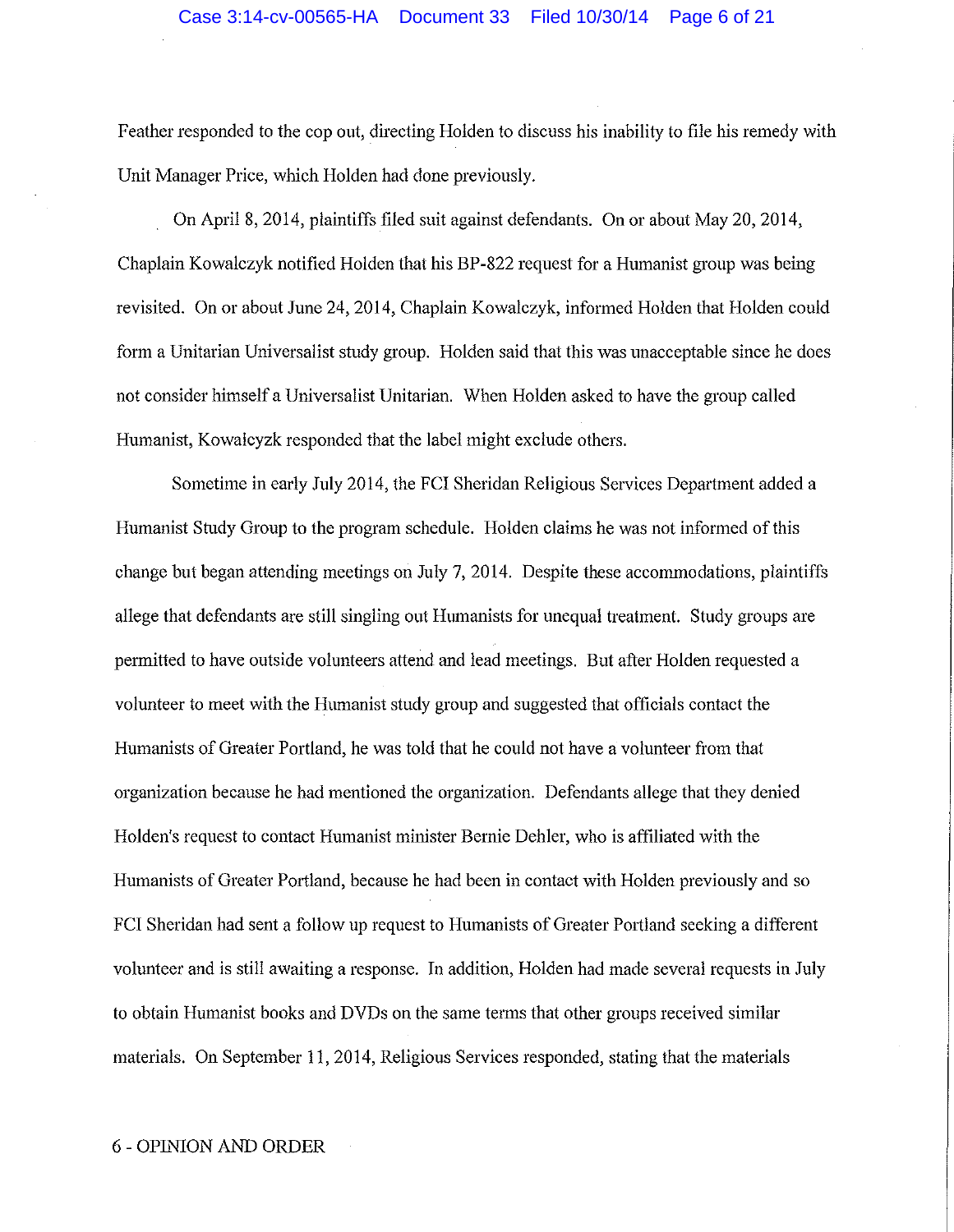Holden requested would be considered for purchase. Defendants state that to date, FCI Sheridan has purchased four books that Holden had requested.

## **ANALYSIS**

Defendants argue that the case should be dismissed under Rule 12(b)(6) of the Federal Rules of Civil Procedure because plaintiffs have failed to state a claim, and dismissed in part under 12(b)(1) for lack of personal jurisdiction. First, defendants claim that the accommodations that the FCI Sheridan has made to Holden render plaintiffs' claims moot. Second, defendants argue that plaintiffs have failed to state a cognizable Establishment Clause claim. Third, defendants argue that plaintiffs have failed to state an Equal Protection claim. Fourth, defendants assert that a *Bivens* remedy is not available to plaintiffs and that even if it were, the individual defendants are entitled to qualified immunity. In addition, defendants argue that the case against defendant Castillo should be dismissed for lack of personal jurisdiction and for lack of personal involvement. The court will consider each of defendants' arguments in tum.

## **a. Rule 12(b)(6) Legal Standard**

To survive a motion to dismiss under Federal Rule of Civil Procedure (FRCP) 12(b)(6), a complaint must allege sufficient facts to state a claim for relief that is plausible on its face. *Ashcroft v. Iqbal,* 556 U.S. 662, 678 (2009). When considering a motion to dismiss, the court must determine whether the plaintiff has made factual allegations that are "enough to raise a right to relief above the speculative level." *Bell At/. Corp. v. Twombly,* 550 U.S. 544, 545 (2007). Dismissal under FRCP 12(b)(6) is proper only where there is no cognizable legal theory, or an absence of sufficient facts alleged to support a cognizable legal theory. *Shroyer v. New Cingular Wireless Servs., Inc.,* 622 F.3d 1035, 1041 (9th Cir. 2010). The reviewing court must treat all facts alleged in the complaint as true and resolve all doubts in favor of the nonmoving party. 7 - OPINION AND ORDER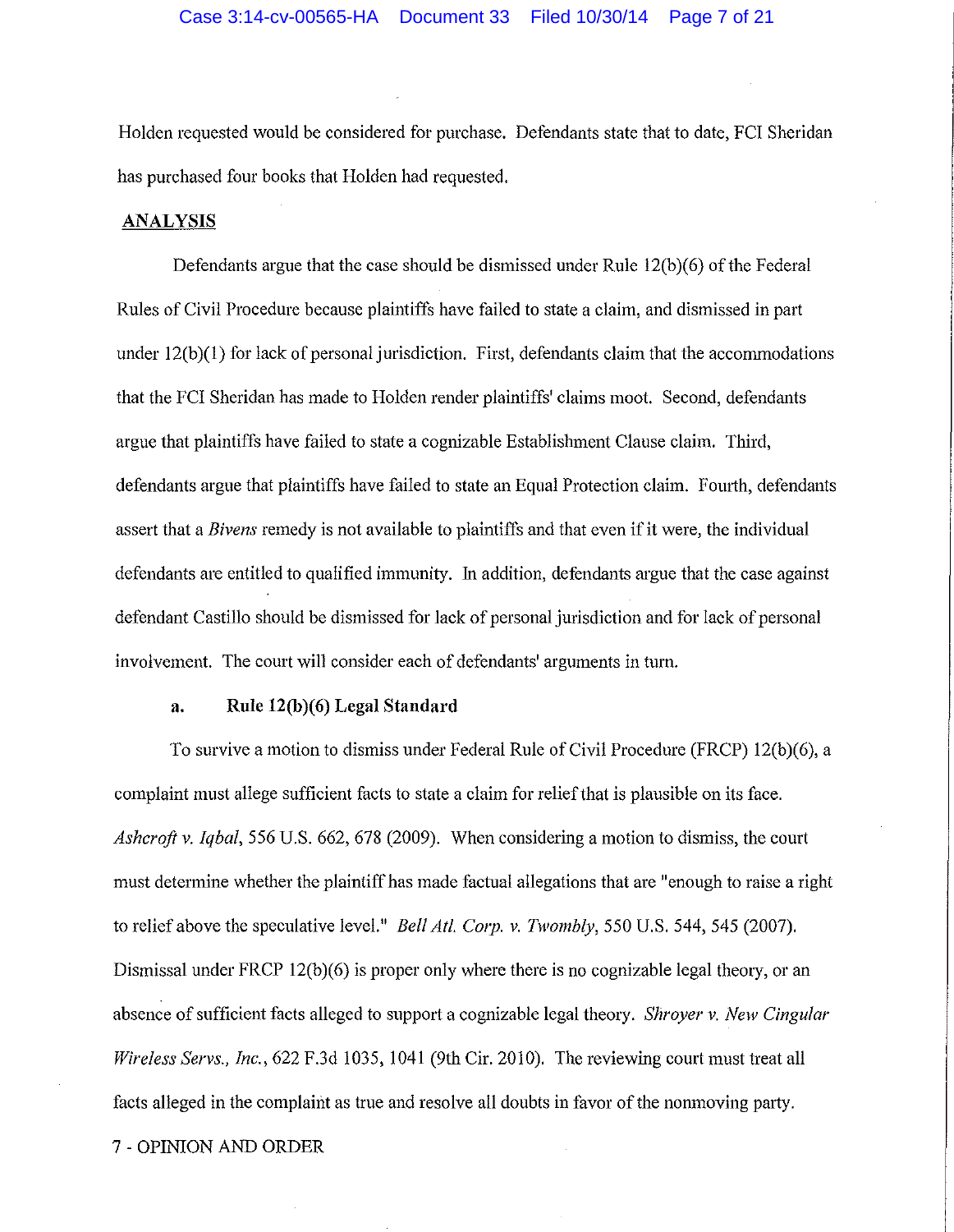*Barnes v. Yahoo!, Inc.,* 570 F.3d 1096, 1098 n.1 (9th Cir. 2009) (citation omitted). The court need not accept any legal conclusions set forth in a plaintiffs pleading. *Ashcroft,* 556 U.S. at 678.

#### **1. Mootness**

Defendants first argue that now that Humanism has been added to the program schedule at the FCI Sheridan, plaintiffs' claims that defendants are not providing time and space accommodation to Humanists are moot. Article III of the United States Constitution limits this court's jurisdiction to actual cases or controversies. Pitts v. Terrible Herbst, Inc., 653 F.3d 1081, 1086 (9th Cir. 2011) (citing U.S. Const. art. III, § 2, cl. 1 ). This restriction requires that an actual, ongoing controversy exist at all stages of the federal court proceeding. *Id.* (citation omitted). Once the dispute between the parties no longer exists, or the parties lack a legally recognizable interest in the outcome of the litigation, the case becomes moot and must be dismissed. *Id.* at 1086–87 (citations omitted). The party asserting mootness, however, has a heavy burden to meet. *Feldman v. Bomar,* 518 F.3d 637, 642 (9th Cir. 2008). Moreover, a defendant's "voluntary cessation of a challenged practice does not deprive a federal court of its power to determine the legality of the practice." *Friends of the Earth, Inc. v. Laidlaw Envtl. Servs.,* 528 U.S. 167, 180 (2000) (quoting *City ofivfesquite v. Aladdin's Castle, Inc.,* 455 U.S. 283, 289 (1982)). Accordingly, the voluntary cessation of challenged conduct moots a claim only if "subsequent events [make] it absolutely clear that the allegedly wrongful behavior could not reasonably be expected to recur," *Id* (quoting *United States v. Concentrated Phosphate Export Assn.,* 393 U.S. 199, 203 (1968)). Defendants have the burden of demonstrating "why repetition of the wrongful conduct is highly unlikely." *Rosemere Neighborhood Ass'n v. U.S. Environmental Protection Agency,* 581F.3d1169, 1173 (9th Cir. 2009). This stringent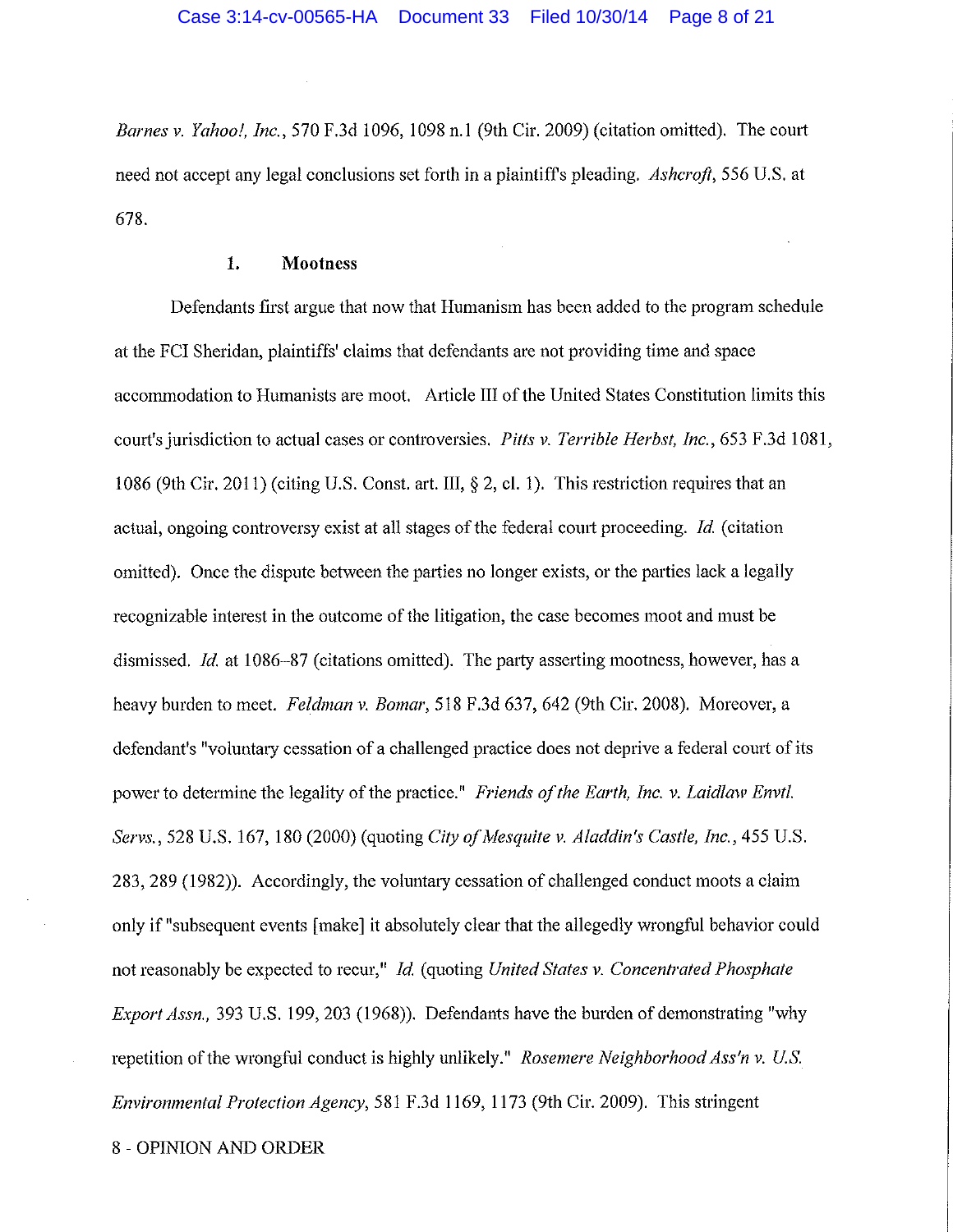#### Case 3:14-cv-00565-HA Document 33 Filed 10/30/14 Page 9 of 21

requirement exists to prevent parties from evading judicial review by temporarily altering questionable behavior. *City News & Novelty Inc. v. City of Waukesha*, 531 U.S. 278, 284 n. 1 (2001). As a result, "[t]he voluntary cessation of challenged conduct does not ordinarily render a case moot." *Knox v. Serv. Emps. Int'! Union Local 1000,* 132 S. Ct. 2277, 2287 (2012).

Here, while the defendants argue that they have accommodated Holden's requests after more than two years-his requests for Humanist study materials and a community volunteer were not addressed until after defendants filed their motion to dismiss-they have not stipulated or demonstrated that their behavior is unlikely to reoccur after this case is dismissed. Since defendants have not satisfied their burden, the court finds that plaintiffs' claims are not moot. *Rosemere Neighborhood Ass'n,* 581 F.3d at 1173.

#### **2. Establishment Clause Claim**

Defendants next assert that plaintiffs fail to state a cognizable First Amendment claim under the Establishment Clause. Defendants argue that the plaintiffs have failed to allege a law or government policy that purports to favor one religion over another. Moreover, defendants state the plaintiffs have failed to show that Humanism is a religion for Establishment Clause purposes. In fact, defendants assert that the Ninth Circuit has definitively held in *Peloza v. Capistrano Unified School Dist.,* that Humanism is not a religion for Establishment Clause purposes. 37 F.3d 517, 521 (9th Cir. 1994).

The Establishment Clause, states that "Congress shall make no law respecting an establishment of religion." U.S. Const. amend. I. The clause "means at least 'that [n)either a state nor the Federal Government ... can pass laws which aid one religion, aid all religions, or prefer one religion over another.'" *Hartmann v. California Dep't of Corr.* & *Rehab.,* 707 F.3d 1114, 1125 (9th Cir. 2013) (quoting *Everson v. Board of Education of Ewing Twp. et al.,* 330 9 - OPINION AND ORDER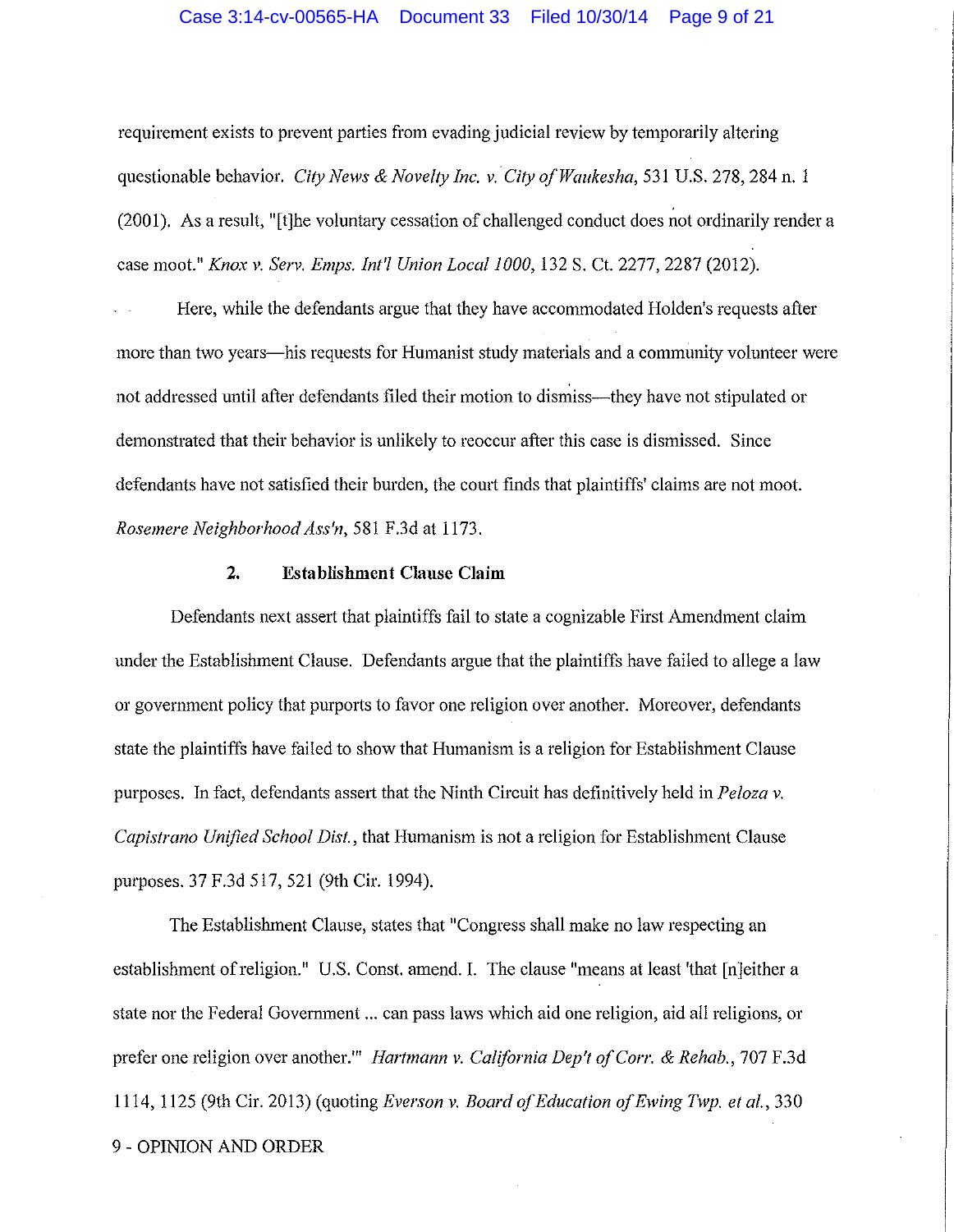U.S. 1, 15 (1947)). For the purpose of an Establishment Clause violation, "a government policy need not be formal, written, or approved by an official body to qualify as state sponsorship of religion." *Canel! v. Lightner,* 143 F.3d 1210, 1214 (9th Cir. 1998). Where a governmental law or policy gives a preference to one religion over another, the court must treat that policy as suspect and apply strict scrutiny. *Larson v. Valente,* 456 U.S. 228, 246 (1982). Such a policy will be presumed unconstitutional unless it is "justified by a compelling governmental interest," and the policy "is closely fitted to further that interest." *Id.* at 247. Other districts in the Ninth Circuit have applied this test to prisoner claims. *See Warrior v. Gonzalez,* C 08-00677 CRB, 2013 WL 6174788 (E.D. Cal. Nov. 20, 2013) (finding that prison strip search "policy significantly burdens Muslim inmates attending Ramadan religious programming, and that no such policy is applied to Catholic and Jewish inmates attending comparable religious programming"); *Evans v. California Dep't of Corr.* & *Rehab.,* CV 07-07090 DDP SSX, 2012 WL 137802 (C.D. Cal. Jan. 18, 2012) (prison officials violated the Establishment Clause by providing kosher meals to Jewish inmates, but not providing similar accommodations to Muslim inmates).

Thus, if Humanism is considered a religion for Establishment Clause purposes, plaintiffs have made a colorable claim that defendants have violated Holden's First Amendment rights. The court believes that defendants' reliance on *Peloza*, is misplaced. That case focused primarily on whether the teaching of evolutionary biology violated the Establishment Clause and the Ninth Circuit held that it did not. *Peloza,* 37 F.3d 521-522. In fact, the Ninth Circuit has cast doubt on defendants' broad interpretation of *Peloza. See Grove v. kfead Sch. Dist.,* 753 F.2d 1528, 1534 (9th Cir. 1996) (considering but not deciding whether Secular Humanism is a religion); *id.* at 1537 (Canby, J. concurring) (suggesting that an organized group of Secular Humanists, but not 10 - OPINION AND ORDER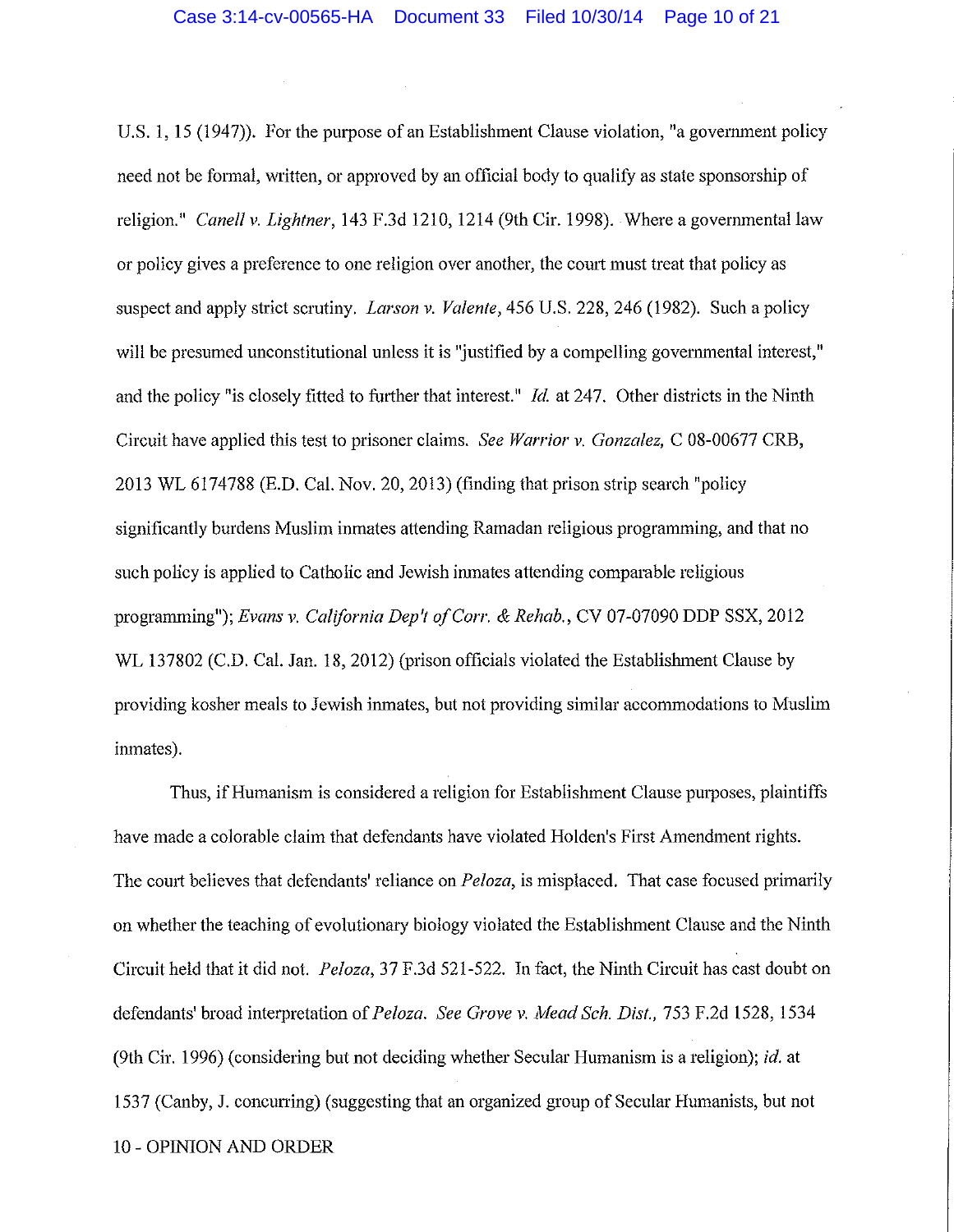Secular Humanism generally, might be covered by the Establishment Clause). Moreover, the Ninth Circuit appears to be moving toward the view that the "disparate treatment of theistic and non-theistic religions is as offensive to the Establishment Clause as disparate treatment of theistic religions." Faith Ctr. Church Evangelistic Ministries v. Glover, 480 F.3d 891, 902 (9th Cir. 2007) (Bybee, J., dissenting). Such a view is consistent with longstanding Supreme Court jurisprudence. In *Torcaso v. Watkins,* the Supreme Court said that the government must not "aid those religions based on a belief in the existence of God as against those religions founded on different beliefs." 367 U.S. 488, 495 (1961). Among these latter religions, in a footnote the Court included Secular Humanism. *Id.* at 495 n. 11. Therefore, the court finds that Secular Humanism is a religion for Establishment Clause purposes and that plaintiffs have alleged sufficient facts to state a claim for relief that is plausible on its face. *Iqbal,* 556 U.S. at 678.

#### **3. Equal Protection Claim**

Defendants next assert that because plaintiffs do not allege any discriminatory intent on the part of defendants, plaintiffs have failed to state an Equal Protection claim. The Equal Protection Clause mandates that prison officials cannot discriminate against particular religions. *Freeman v. Arpaio,* 125 F.3d 732, 737 (9th Cir. 1997). Prisons must afford an inmate ofa minority religion "a reasonable opportunity of pursuing his faith comparable to the opportunity afforded fellow prisoners who adhere to conventional religious precepts." *Cruz v. Beto,* 405 U.S. 319, 322 (1972) (per curiam). Prisons need not provide identical facilities or personnel to different faiths, *see id.* at 322 n. 2, but must make "good faith accommodation of the [prisoners'] rights in light of practical considerations." *Allen v. Toombs,* 827 F.2d 563, 569 (9th Cir. 1987).

To avoid dismissal, a plaintiff must plausibly suggest the existence of a discriminatory intent. *Recinto v. US. Dep't of Veterans Affairs,* 706 F.3d 1171, 1177 (9th Cir. 2013). However,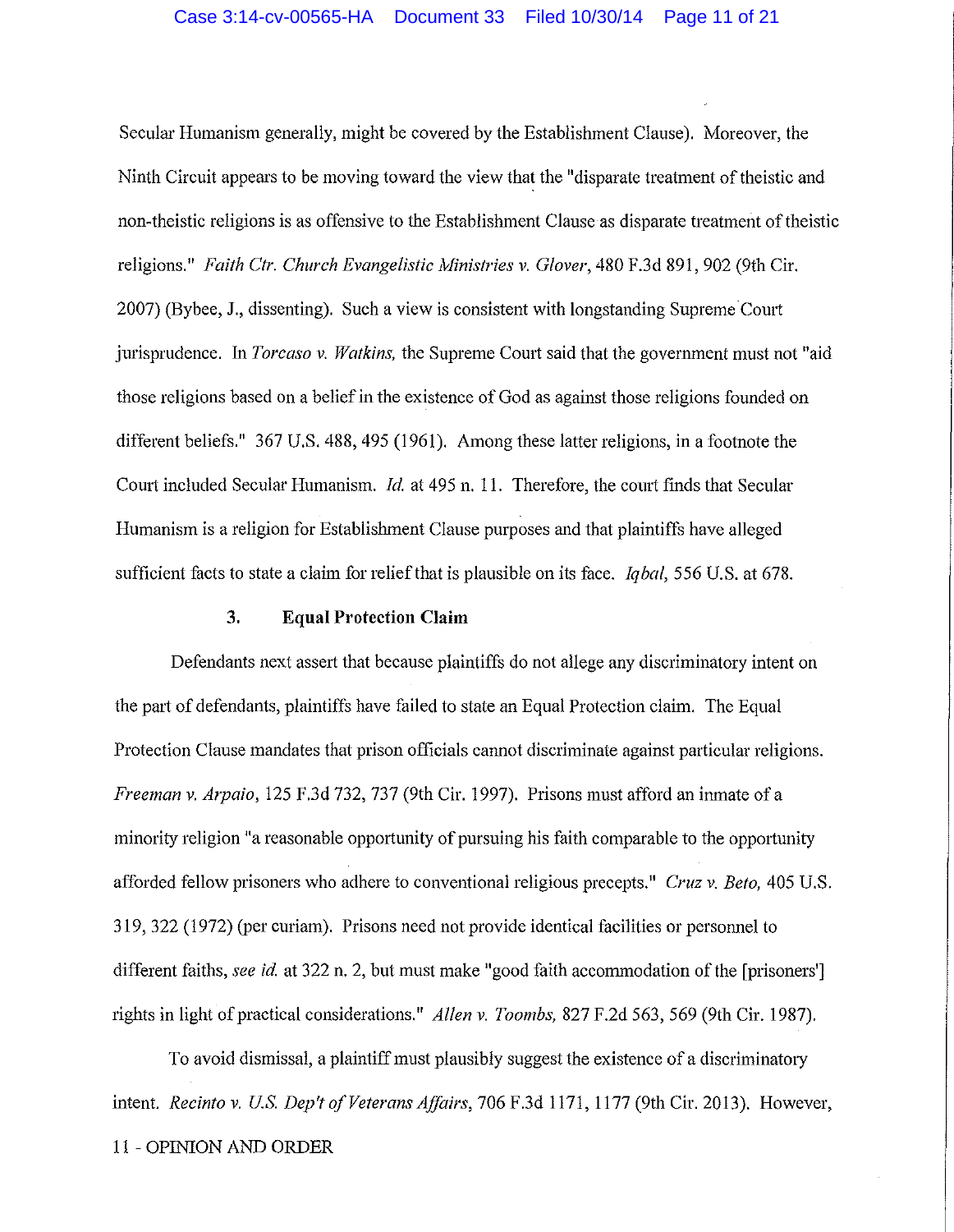#### Case 3:14-cv-00565-HA Document 33 Filed 10/30/14 Page 12 of 21

discriminatory intent can sometimes be infened by the mere fact of different treatment. *Sischo-Nowneiad v. Merced Community College Dist.,* 934 F.2d 1104, 1112 (9th Cir. 1991). The Ninth Circuit has held that to defeat a summary judgment motion, a plaintiff need only "'set forth specific facts showing that there is a genuine issue' as to whether he was afforded a reasonable opportunity to pursue his faith as compared to prisoners of other faiths and that such conduct was intentional." *Freeman,* 125 F.3d at 737 (quoting Fed. R. Civ. P. 56(e)).

Here, plaintiffs have clearly shown that Holden's religious beliefs were the reason why defendants refused to grant his requests. Defendants' actions need not be malicious, only motivated by the fact that plaintiffs' hold a different set of religious beliefs. Allowing followers of other faiths to join religious group meetings while denying Holden the same privilege is discrimination on the basis of religion. Therefore, the court finds that plaintiffs have alleged sufficient facts to state an equal protection claim for relief that is plausible on its face. *Iqbal,* 556 U.S. at 678.

## **4.** *Bivens* **Claim**

Defendants next argue that plaintiffs' claims for damages against the individual defendants under *Bivens* are improper because plaintiffs could have brought an action under the Religious Freedom and Restoration Act (RFRA). Moreover, even if plaintiffs could bring a damages action against the individual defendants, they argue that they are entitled to qualified immunity.

#### A. *Bivens* **and the Religious Freedom Restoration Act**

A *Bivens* action seeks damages for constitutional violations committed by federal agents acting under federal authority. *Bivens v. Six Unknown Fed. Narcotics Agents,* 403 U.S. 388 (1971). Although "more limited in some respects," it is analogous to an action against state or 12 - OPINION AND ORDER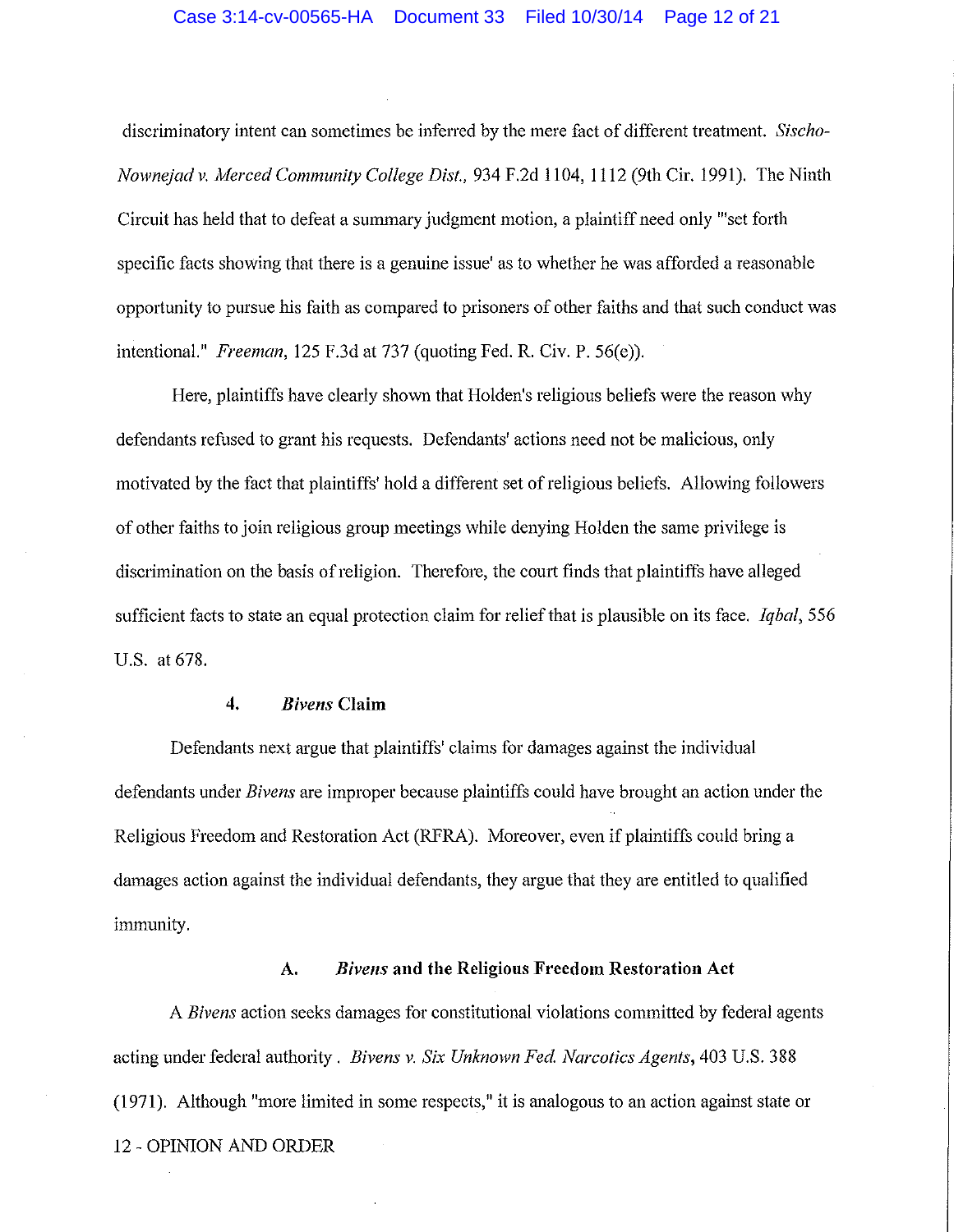local officials under 28 U.S.C. § 1983. *Hartman v. 1Yfoore,* 547 U.S. 250, 254 n. 2 (2006). The Supreme Court has said that the decision to recognize a *Bivens* remedy requires the court to engage in a two part inquiry. *Wilkie v. Robbins,* 551 U.S. 537, 550 (2007). First, the court must detennine whether any "alternative, existing process for protecting" the constitutional interest "amounts to a convincing reason for the Judicial Branch to refrain from providing a new and freestanding remedy in damages." *Id.* This alternative remedial scheme need not be equally effective as a *Bivens* remedy. *Correctional Services Corp. v. 1\,Jalesko,* 534 U.S. 61, 69 (2001) (refraining from creating a judicially implied remedy even when the available statutory remedies "do not provide complete relief' for a plaintiff that has suffered a constitutional violation). Second, in the absence of an alternative remedy,"the federal courts must make the kind of remedial determination that is appropriate for a common-law tribubal, paying particular heed, however, to any special factors counseling hesitation before authorizing a new kind of federal litigation." *Bush v. Lucas,* 462 U.S. 367, 378 (1983).

The Supreme Court has never held that *Bivens* extends to First Amendment claims. *Reichle v.* Ho~wards, 132 S.Ct. 2088, 2093 n. 4 (2012); *see also Ashcroft v. Iqbal,* 556 U.S. at 675 (declining to decide whether a free exercise claim is actionable under *Bivens); Bush v. Lucas,* 462 U.S. 367, 368 (1983) (refusing to extend *Bivens* to a First Amendment speech claim involving federal employment). Defendants argue that *Bivens* does not apply to plaintiffs' Establishment Clause claims because there is an alternative remedial scheme: the Religious Freedom Restoration Act of 1993 (RFRA). RFRA "prohibits '[g]overnment' from 'substantially burden[ing]' a person's exercise of religion even if the burden results from a rule of general applicability unless the government can demonstrate the burden '( 1) is in furtherance of a compelling governmental interest; and (2) is the least restrictive means of furthering that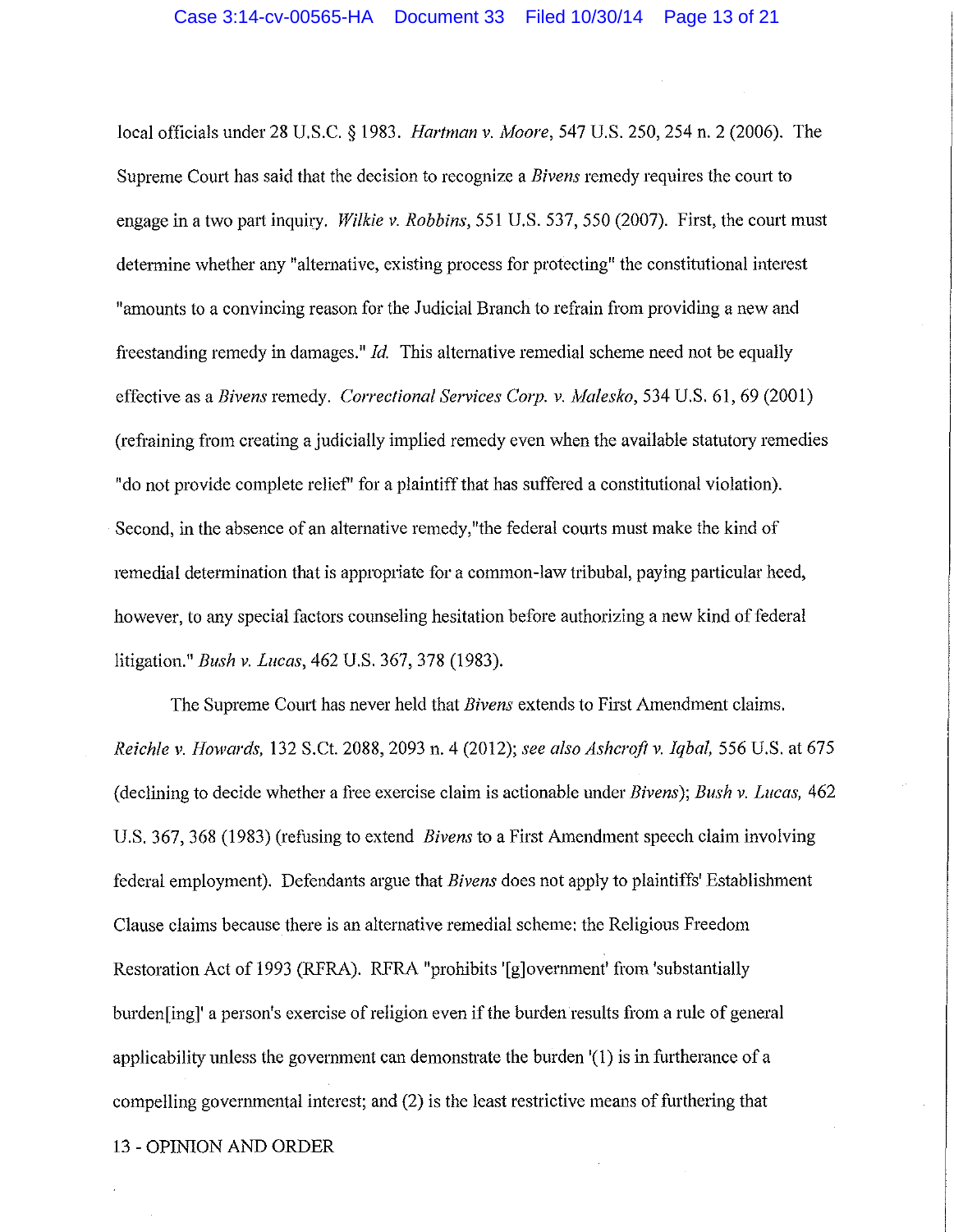compelling governmental interest."' *City of Boerne v. Flores,* 521 U.S. 507, 515-516 (1997) (quoting 42 U.S.C. § 2000bb *et seq.;* brackets in original).

However, RFRA focuses on an individual's freedom to practice his religion without interference from the federal government. Plaintiffs' claim is that the government has violated the Establishment Clause by favoring other religions over Humanism. As defendants point out in their brief, RFRA does not apply to the Establishment Clause. 42 U.S.C. § 2000bb-4 ("Nothing in this chapter shall be construed to affect, interpret, or in any way address that portion of the First Amendment prohibiting laws respecting the establishment of religion"). The Ninth Circuit has held that state officials can violate a person's rights under the Establishment Clause without violating the Religious Land Use and Institutionalized Persons Act (RLUIP A), the federal law similar to RFRA that applies to state officials. *Inouye v. Kemna,* 504, F.3d 705, 714 (9th Cir. 2007). Similarly, the Seventh Circuit has held that "the Establishment Clause may be violated even without a substantial burden on religious practice ... *. "Kaufman v. Pugh,* 733 F.3d 692, 696 (7th Cir. 2013). Thus, the court finds that RFRA does not apply here. Based on the legal standard which must be applied, defendants have not demonstrated that plaintiffs have failed to make factual allegations that are "enough to raise a right to relief above the speculative level." *Twombly,* 550 U.S. at 545. Therefore, plaintiffs' *Bivens* claims survive defendants' motion to dismiss. While this court is aware that in the absence of an alternative remedy, it "must make the kind of remedial determination that is appropriate for a common-law tribunal, paying particular heed ... to any special factors counseling hesitation before authorizing a new kind of federal litigation," the court feels that it is unnecessary to engage in this inquiry at this stage of the litigation. *Malesko*, 534 U.S. at 69 (quoting *Bush*, 462 U.S. at 378).

Ill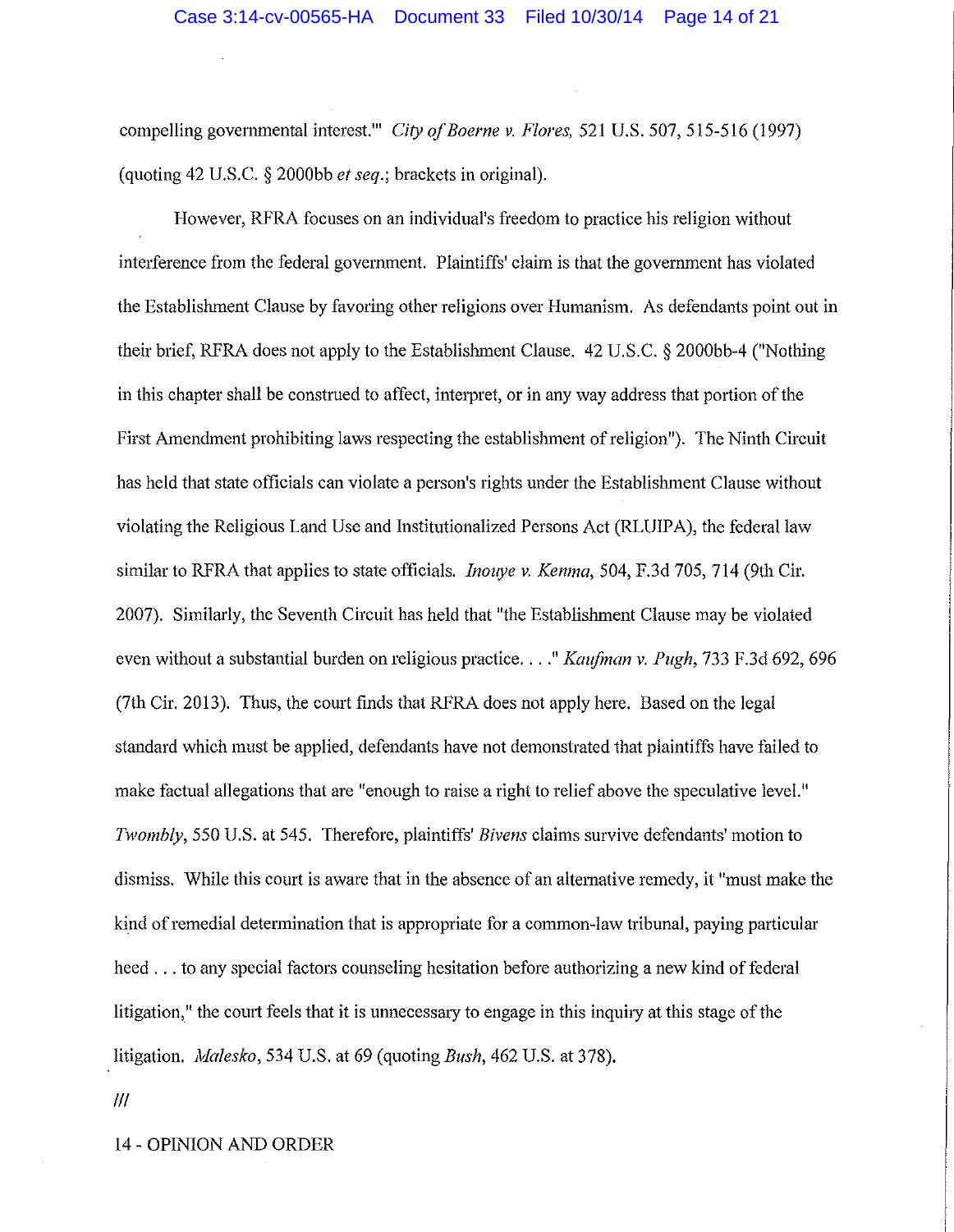## **B. Qualified Immunity**

Defendants argue that even if plaintiffs have a cognizable *Bivens* claim, the individual defendants are entitled to qualified immunity. Qualified immunity protects government officials from "liability for civil damages insofar as their conduct does not violate clearly established statutory or constitutional rights of which a reasonable person would have known." *Harlow v. Fitzgerald,* 457 U.S. 800, 818 (1982). Defendants are entitled to qualified immunity where they "reasonably could have believed that their conduct was lawful 'in light of clearly established law and the information that they possessed."' *Cohen v. San Bernardino Valley College,* 92 F.3d 968, 973 (9th Cir. 1996) (quoting *Baker v. Racansky,* 887 F.2d 183, 187 (9th Cir. 1989)). The Supreme Court has established a two-part analysis for determining whether qualified immunity is appropriate in a suit against an officer for an alleged violation of a constitutional right. Saucier v. *Katz*, 533 U.S. 194, 201 (2001). The court must determine whether the officer violated the plaintiffs constitutional rights on the facts alleged and whether the constitutional rights were clearly established. *Id.* The Supreme Court has since explained that a court can proceed through these steps in any order. *Pearson v. Callahan,* 555 U.S. 223, 242 (2009).

This court has already found that plaintiffs have stated plausible claims regarding the violation of their constitutional rights; thus the court must determine whether those rights were clearly established. The fact that the action in question has not previously been declared unlawful does not require a finding of qualified immunity; even in novel circumstances officials can be on notice that their conduct violates the Constitution. *Chappell v. Mandeville*, 706 F.3d 1052, 1056-57 (9th Cir. 2013). What is crucial is that "[t]he contours of [a] right [are] sufficiently clear" that a "reasonable official would have understood that what he is doing violates that right." *Anderson v. Creighton,* 483 U.S. 635, 640 (1987). A case need not be 15 - OPINION AND ORDER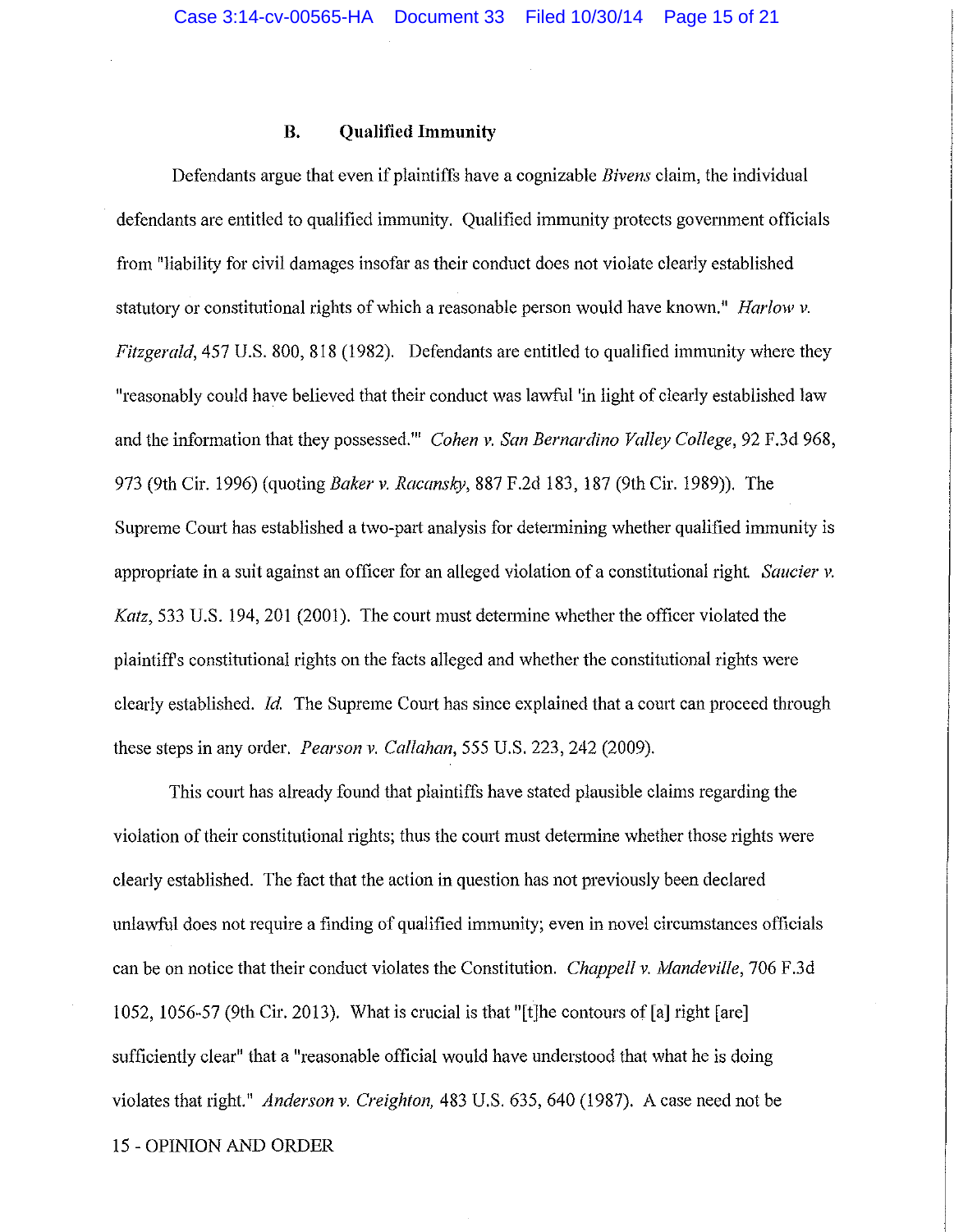#### Case 3:14-cv-00565-HA Document 33 Filed 10/30/14 Page 16 of 21

directly on point, but "existing precedent must have placed the statutory or constitutional question beyond debate." *Ashcroft v. al-Kidd,* 131 S. Ct. 2074, 2083 (2011). "Absent binding precedent," the Ninth Circuit has said that courts should "look to all available decisional law, including the law of other circuits and district courts, to determine whether the right was clearly established." *Osolinski v. Kane* 92 F.3d 934, 936 (9th Cir. 1996).

Defendants argue that they are unaware of any Supreme Court precedent or circuit comt decision issued before or during the period where the alleged violation occurred that has held that Humanism is a religion for the purposes of the Establishment Clause. However, as noted above, the Supreme Court in *Torcaso,* referred to "Secular Humanism" as a religion. 367 U.S. at 495 n. 11. Moreover, in *McCreary County, Ky. v. American Civil Liberties Union of Ky.*, the Supreme Court said that the touchstone of the Establishment Clause was the "principle that the First Amendment mandates government neutrality between religion and religion, and *between religion and nonreligion."* 545 U.S. 844, 860 (2005) (emphasis added). Thus, whether Humanism is a religion or a nonreligion, the Establishment Clause applies. In addition, the Seventh Circuit has held that a prison violated inmates' constitutional rights when it refused to allow an Atheist study group on the grounds that it was not a religion. *Kaufman v. McCaughtry*, 419 F.3d 678 (7th Cir. 2005). This year, the Seventh Circuit laid it out even more clearly, "when making accommodations in prisons, states must treat atheism as favorably as theistic religion," and that, " [w] hat is true of atheism is equally true of humanism, and as true in daily life as in prison." Ctr. *for Inquiry, Inc. v. Marion Circuit Court Clerk, 758 F.3d 869, 873 (7th Cir. 2014). Although this* decision was issued after the alleged violations occurred, the court does not find the Seventh Circuit's opinion to be revelatory or a departure from existing doctrine. Rather, the court simply summarized the law as it is commonly understood. Thus, the court finds that the right was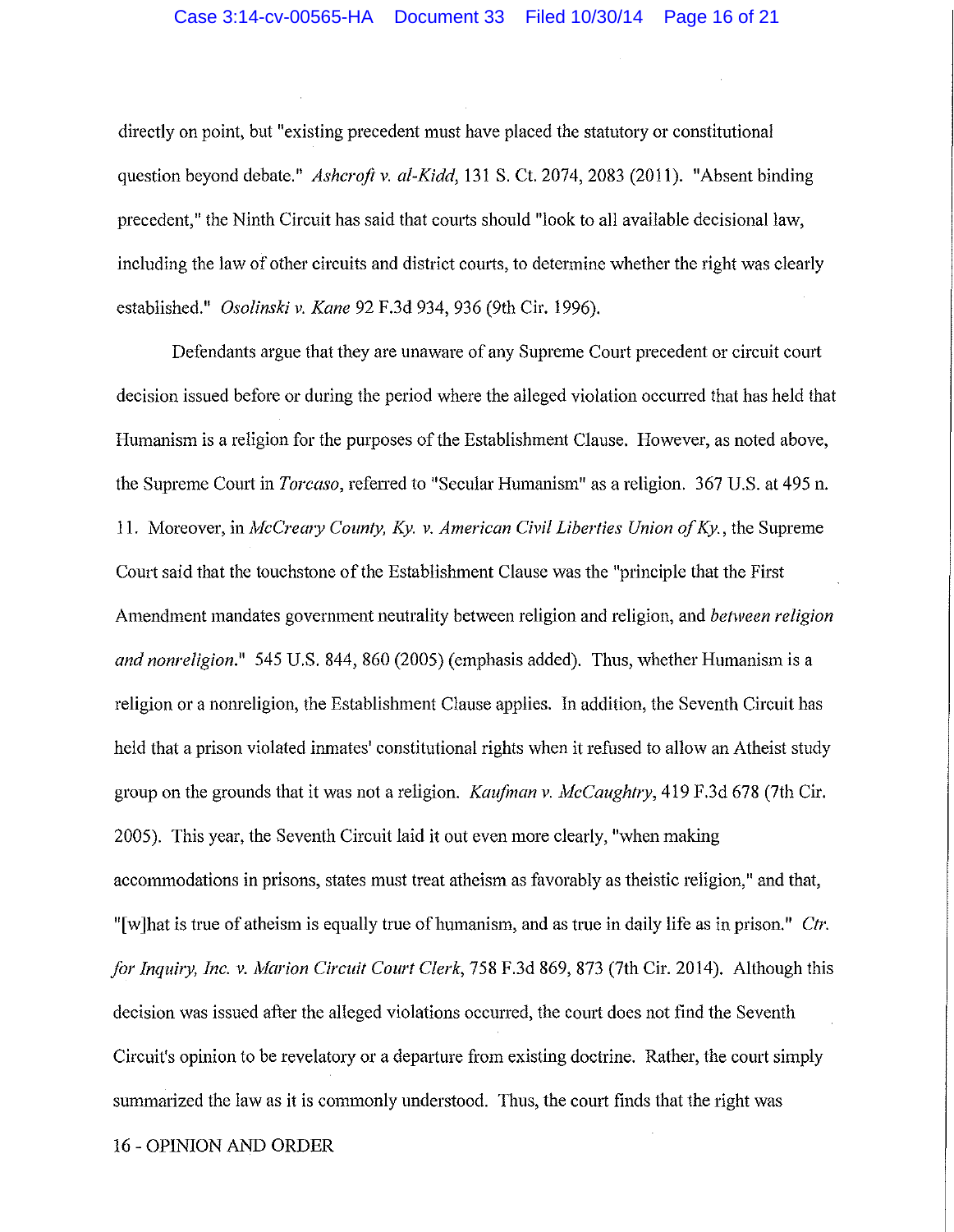clearly established and that defendants have not presented sufficient evidence to demonstrate that the individual defendants are entitled to qualified immunity.

## **b. Rule 12(b )(1) Legal Standard**

Next, defendants argue that the court does not have personal jurisdiction over defendant Castillo, who is the Director of the Western Region of the BOP which is based in Stockton, California. Plaintiffs bear the burden of establishing that this court has personal jurisdiction over defendant. *Fireman's Fund Ins. Co. v. Nat'/ Bank of Coops.,* 103 F.3d 888, 893 (9th Cir. 1996). However, plaintiffs need only make a prima facie showing of facts that support the exercise of jurisdiction over defendant. *Tuazon v. R.J. Reynolds Tobacco Co.,* 433 F.3d 1163, 1168 (9th Cir. 2006).

Personal jurisdiction over a non-resident defendant is tested under a two-prong analysis. The exercise of jurisdiction must: (1) satisfy the requirements of the long-arm statute of the state in which the district court sits; and (2) comport with the principles of federal due process. *Ziegler v. Indian River County,* 64 F.3d 470, 473 (9th Cir. 1995). Oregon Rule of Civil Procedure (ORCP) 4(B)-(K) provides specific bases for personal jurisdiction and subsection (L) extends jurisdiction to the limits of due process under the United States Constitution. *Nike, Inc. v. Spencer,* 707 P.2d 589, 591 (Or. Ct. App. 1985); *see* ORCP 4. Therefore, plaintiff need only satisfy the second prong of the personal jurisdiction test.

The Due Process Clause of the U.S. Constitution protects persons from being subject to the binding judgments of a forum with which they have "established no meaningful 'contacts, ties, or relations.<sup>"</sup> *Burger King Corp. v. Rudzewicz*, 471 U.S. 462, 471-72 (1985) (citing *Int'l Shoe Co. v. Washington,* 326 U.S. 310, 319 (1945)). Due process requires that a defendant have "minimum contacts with the forum state such that the exercise of personal jurisdiction does not 17 - OPINION AND ORDER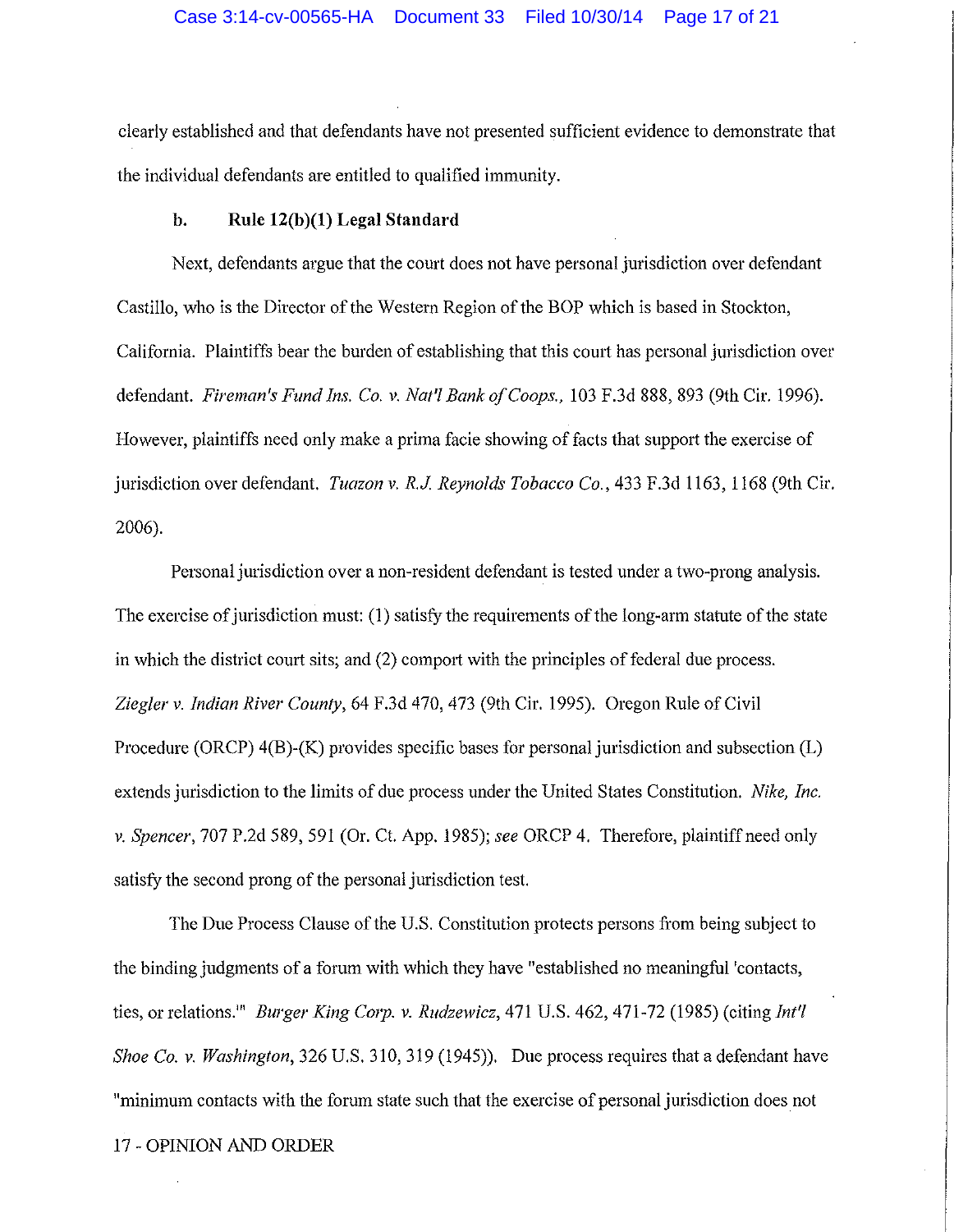#### Case 3:14-cv-00565-HA Document 33 Filed 10/30/14 Page 18 of 21

offend traditional notions of fair play and substantial justice." *Decker Coal Co. v.* 

*Commonwealth Edison Co.,* 805 F.2d 834, 839 (9th Cir. 1986) (citing *Int'/ Shoe Co.,* 326 U.S. at 316). "A court may exercise either general or specific jurisdiction over a nonresident defendant." *Sher* v. *Johnson,* 911F.2d1357, 1361 (9th Cir. 1990) (citation omitted).

For a defendant to be subject to general personal jurisdiction, the defendant must have such "continuous and systematic contacts with the forum that the exercise of jurisdiction does not offend traditional notions of fair play and substantial justice." *Reebok Int'l Ltd. v. McLaughlin,* 49 F.3d 1387, 1391 (9th Cir. 1995) (citation omitted). The standard for general jurisdiction is high, requiring that the contacts in the forum "approximate physical presence." *Tuazon,* 433 F.3d at 1169 (citation omitted). Unless the defendant can be deemed "present" within the forum for all purposes, general jurisdiction is not appropriate. *See Menken v. Emm*, 503 F.3d 1050, 1057 (9th Cir. 2007). Because defendant Castillo's contacts in Oregon do not approximate physical presence in the state and plaintiff does not contend that defendant is subject to general personal jurisdiction in Oregon, it is clear that general jurisdiction is inappropriate.

In contrast to general personal jurisdiction, specific jurisdiction exists where: (1) the defendant has purposefully directed his activities or consummated some transaction with the forum of the resident thereof; or performed some act by which he purposefully availed himself of the privilege of conducting activities in the forum, thereby invoking the benefits and protections of its laws; (2) the claim arises out of, or relates to, the defendant's forum-related activities; and (3) the exercise of jurisdiction is reasonable. *Washington Shoe Co. v, A-Z Sporting Goods, Inc.,*  704 F.3d 668, 672 (9th Cir. 2012) (citation omitted). If the plaintiff meets the first and second elements, the burden shifts to the defendant to present a compelling case that the exercise of jurisdiction would be unreasonable. *Id.* (citation omitted). However, if the plaintiff fails at the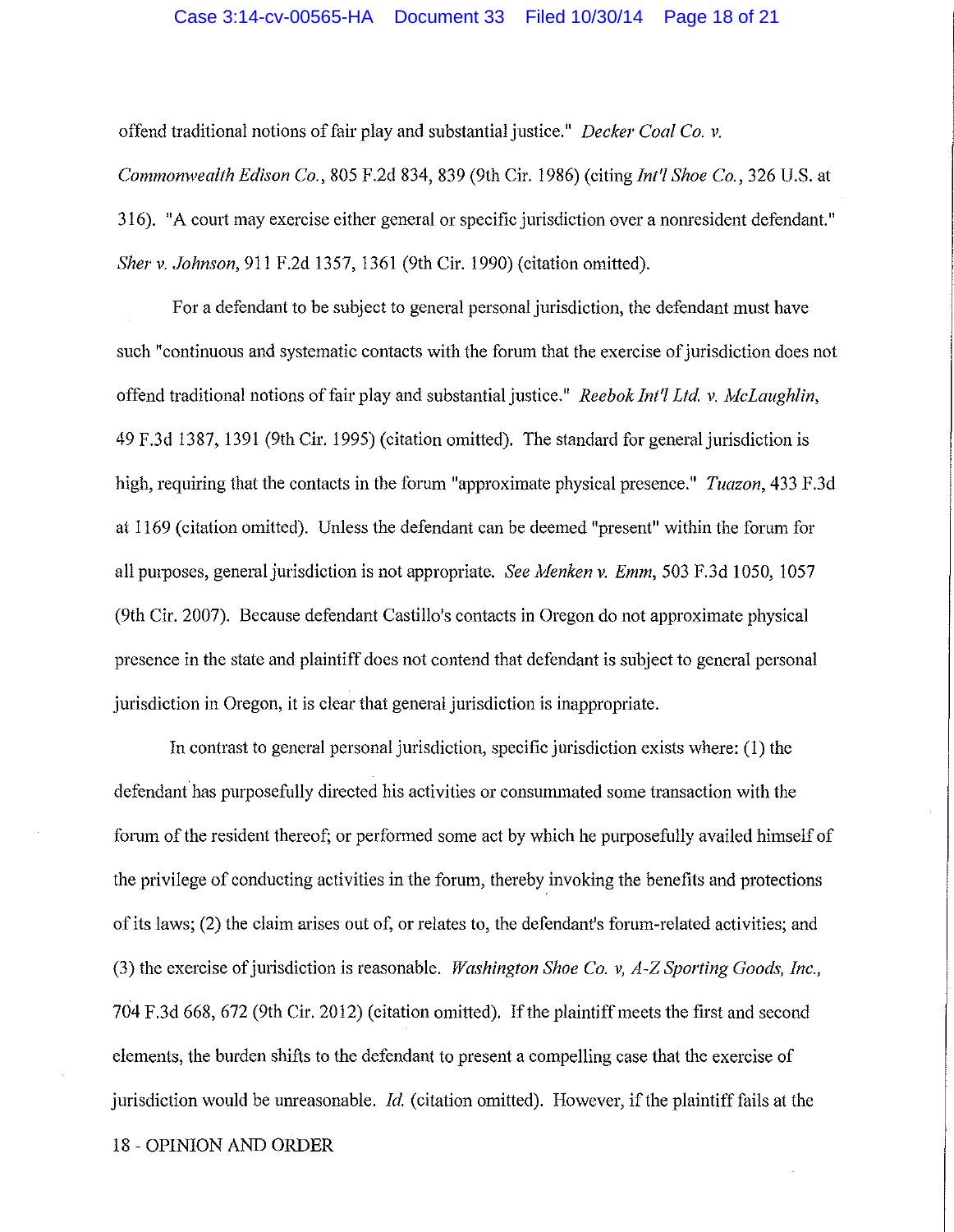first or second step, then the jurisdictional inquiry ends and the defendant must be dismissed from the case. *Boschetto v. Hansing,* 539 F.3d 1011, 1016 (9th Cir. 2008).

To establish the first prong for specific jurisdiction, plaintiff must demonstrate that defendant either purposefully availed himself of the privilege of conducting activities in the fornm, or purposefully directed his activities at the forum. *Washington Shoe Co.,* 704 F .3d at 672. The purposeful availment analysis is used in contract suits, while the effects test is used in tort cases. *Id.* at 672-73. The effects test was established in *Calder v. Jones,* 465 U.S. 783  $(1984)$ . This is the proper analytical lense through which to view personal jurisdiction in a tort claim such as the one alleged in the present case. *Mavrix Photo, Inc. v. Brand Tech., Inc.*, 647 F.3d 1218, 1228 (9th Cir. 2011). To satisfy the effects test, "the defendant allegedly must have (1) committed an intentional act, (2) expressly aimed at the forum state, (3) causing harm that the defendant knows is likely to be suffered in the forum state." *Yahoo! Inc. v. La Ligue Contre Le Racisme Et L'Antisemitisme,* 433 F.3d 1199, 1206 (9th Cir. 2006) (quoting *Schwarzenegger v. Fred Martin Motor Co., 374 F.3d 797, 802 (9th Cir. 2004)).* 

The Ninth Circuit has not decided on whether a district court can exercise personal jurisdiction of a Regional Director of the BOP who does not reside within that district but whose official responsibilities and actions include federal facilities within that district. However, the Tenth Circuit has ruled that out-of-state prison officials were not subject to personal jurisdiction merely as a result of their supervisory roles. *Hill v. Pugh,* 75 Fed. 715, 719 (10th Cir. 2003). However, that decision seemed to focus on the concern that "federal prison officials may be hauled into court simply because they have regional and national supervisory responsibilities over facilities within a forum state," just because a inmate had submitted a grievance form to them. *Id.* The important inquiry is whether an out-of-state defendant's actions were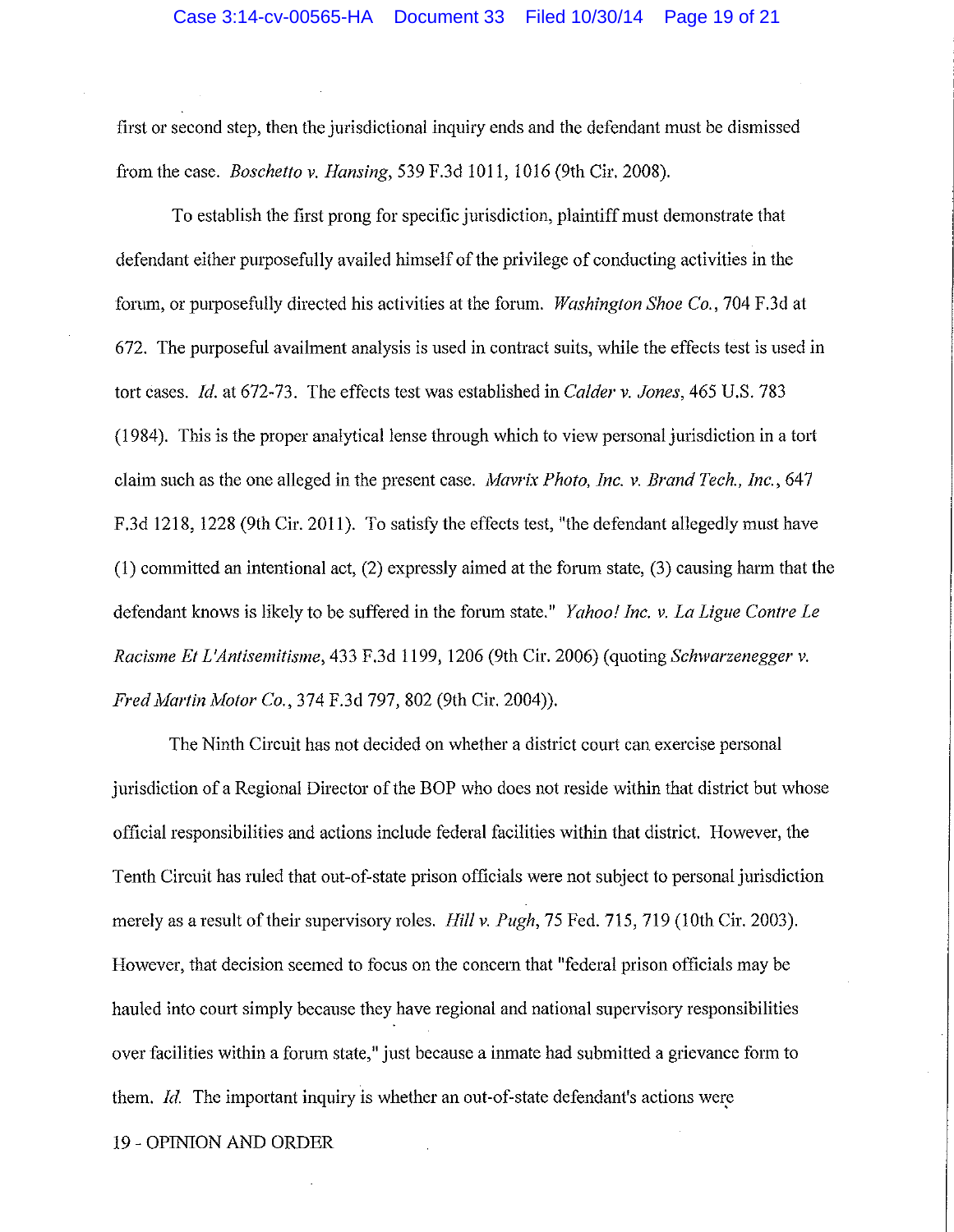#### Case 3:14-cv-00565-HA Document 33 Filed 10/30/14 Page 20 of 21

"purposefully directed" toward the forum state. In another Tenth Circuit case, the court held that the court had personal jurisdiction over the BOP Director because he had refused to approve medication recommended for the plaintiff's Hepatitis C infection. *Arocho v. Nafziger*, 367 Fed. Appx. 942, 949-950 (10th Cir. 2010). The court found that this refusal was both an intentional act and aimed at the forum state and thus the court had personal jurisdiction. *Id* at 950.

Defendant Castillo's actions are analogous to *Arocho.* Whether or not Castillo's actions violated Holden's constitutional rights is still subject to debate but Castillo's affirmation of the denial of Holden's request to allow Humanists to meet as a group and for the creation of a Humanism religious assignment was an intentional act directed at the forum state, satisfying the first prong of the test for specific jurisdiction. The second prong is satisfied because plaintiffs' claim arises out of Castillo's action. Finally, defendants have not made a showing that the court's exercise of personal jurisdiction over Castillo would be umeasonable. Therefore the court has personal jurisdiction over Castillo and defendants' motion to dismiss plaintiffs' claims against him is denied.

#### **c. Lack of Personal Involvement**

Finally, defendants argue that plaintiffs' claims against defendant Castillo must be dismissed because Castillo did not personally engage in conduct that violated Holden's constitutional rights. Defendants argue that *Bivens* actions do not recognize respondeat superior or group liability. However, as the court understands it, plaintiffs are not arguing that Castillo is liable for his supervisory role. Rather, plaintiffs argue that Castillo's affitmance of the denial of Holden's request constituted a direct violation of his constitutional rights. Thus, defendants' motion to dismiss defendant Castillo as a defendant is denied.

Ill